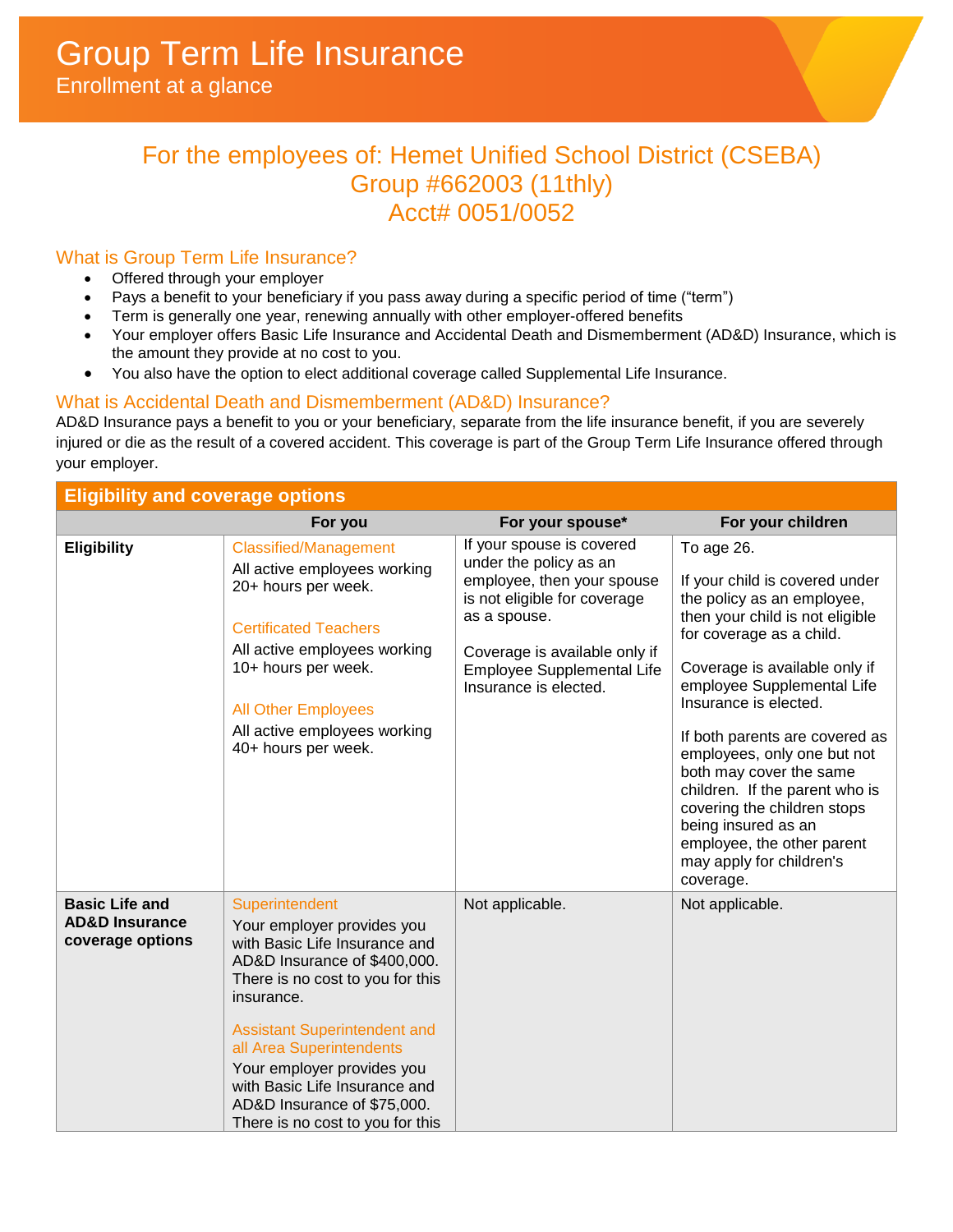|                                                                                                                                           | insurance.                                                                                                                                                                                                                                              |                                                                                                                                                                                                                                            |                                                                                                                                                                                          |
|-------------------------------------------------------------------------------------------------------------------------------------------|---------------------------------------------------------------------------------------------------------------------------------------------------------------------------------------------------------------------------------------------------------|--------------------------------------------------------------------------------------------------------------------------------------------------------------------------------------------------------------------------------------------|------------------------------------------------------------------------------------------------------------------------------------------------------------------------------------------|
|                                                                                                                                           | <b>All Other Employees</b><br>Your employer provides you<br>with Basic Life Insurance and<br>AD&D Insurance of \$50,000.<br>There is no cost to you for this<br>insurance.                                                                              |                                                                                                                                                                                                                                            |                                                                                                                                                                                          |
| <b>Supplemental Life</b><br>and AD&D<br>Insurance coverage<br>options                                                                     | Eligible employees may elect<br>Supplemental Life and AD&D<br>Insurance of \$10,000 to<br>\$500,000 in \$20,000<br>increments, not to exceed 5<br>times your annual salary.                                                                             | Eligible employees may<br>elect Spouse Supplemental<br>Life and AD&D Insurance of<br>\$10,000 to \$500,000 in<br>\$5,000 increments.<br>Coverage cannot exceed<br>100% of your approved<br>employee Supplemental Life<br>Insurance amount. | Eligible employees may elect<br>Children Supplemental Life<br>and AD&D Insurance of<br>\$2,000, \$4,000, \$6,000,<br>\$8,000, or \$10,000.                                               |
| <b>New hires</b>                                                                                                                          | You may elect up to \$200,000<br>or 2 times your annual salary<br>whichever is less, without<br>providing evidence of<br>insurability.                                                                                                                  | You may elect up to \$25,000<br>of Supplemental Life<br>Insurance on your spouse<br>without providing evidence of<br>insurability.                                                                                                         | You may elect up to \$10,000<br>of Supplemental Life<br>Insurance on your children<br>without providing evidence of<br>insurability.                                                     |
|                                                                                                                                           | If you elect higher amount(s),<br>you will need to submit<br>evidence of insurability to the<br>insurance company for<br>approval before coverage<br>becomes effective.                                                                                 | If you elect higher<br>amount(s), you will need to<br>submit evidence of<br>insurability on your spouse<br>to the insurance company for<br>approval before coverage<br>becomes effective.                                                  | If you elect higher amount(s),<br>you will need to submit<br>evidence of insurability on<br>your children to the insurance<br>company for approval before<br>coverage becomes effective. |
| Increases in<br>coverage                                                                                                                  | You must provide evidence of<br>insurability for any increase to<br>coverage elected during the<br>current enrollment period.                                                                                                                           | You must provide evidence<br>of insurability on your<br>spouse for any increase to<br>coverage elected during the<br>current enrollment period.                                                                                            | You must provide evidence of<br>insurability on your children<br>for any increase to coverage<br>elected during the current<br>enrollment period.                                        |
| Late entrants                                                                                                                             | If you are a late entrant, you<br>must provide evidence of<br>insurability for any coverage<br>elected.                                                                                                                                                 | If you are a late entrant, you<br>must provide evidence of<br>insurability on your spouse<br>for any coverage elected.                                                                                                                     | If you are a late entrant, you<br>must provide evidence of<br>insurability on your children<br>for any coverage elected.                                                                 |
| <b>Evidence of</b><br>insurability (health<br>questions)                                                                                  | When evidence of insurability<br>is required, the insurance<br>company will need to approve<br>it before coverage becomes<br>effective.                                                                                                                 | When evidence of<br>insurability is required, the<br>insurance company will need<br>to approve it before<br>coverage becomes effective.                                                                                                    | When evidence of insurability<br>is required, the insurance<br>company will need to approve<br>it before coverage becomes<br>effective.                                                  |
| <b>Age reductions</b><br>Note: Your payroll<br>deductions will be<br>adjusted to pay<br>premium based on<br>the new benefit<br>amount(s). | <b>Basic Life Insurance:</b><br>Benefit amount reduces to<br>50% of original coverage at<br>age 70.<br>Supplemental Life Insurance:<br>Benefit amount reduces to<br>65% of original coverage at<br>age 70 and to 50% of original<br>coverage at age 75. | Benefit amount reduces to<br>65% of original coverage at<br>spouse age 70 and to 50%<br>of original coverage at age<br>75 and after.                                                                                                       | Not applicable                                                                                                                                                                           |

ReliaStar Life Insurance Company, a member of the Voya® family of companies

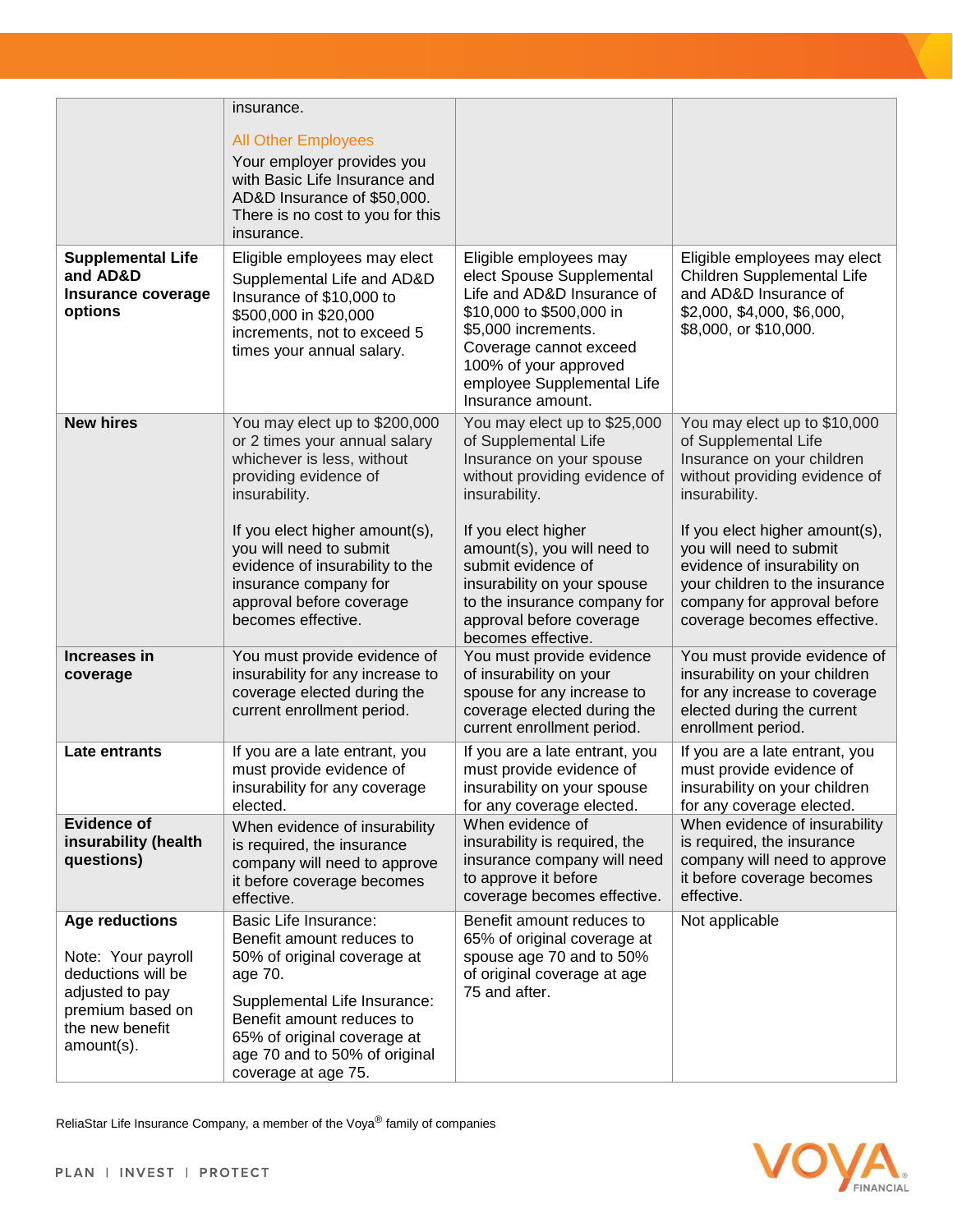\*The use of "spouse" in this document means a person insured as a spouse as described in the certificate of insurance or rider. This may include domestic partners or civil union partners as defined by the group policy. Please contact your employer for more information.

## What does my life insurance include?

The benefits listed below are included with your life insurance coverage.

- **Accelerated Death Benefit:** If you are diagnosed with a terminal illness with a limited life expectancy, you may receive a portion of your death benefit while still living.
- **Accidental Death and Dismemberment (AD&D) Insurance:** Pays a benefit to you or your beneficiary, separate from the life insurance benefit, if you are severely injured or die as the result of a covered accident. The proceeds can be used however you or your beneficiary would like. Coverage on your spouse and children is also available.
- **Conversion\***: You may convert life insurance coverage to an individual Whole Life Insurance policy when you leave your employer or due to loss of eligibility under the employer's group policy.
- **Portability**: You may apply to continue your Basic and Supplemental coverage when you leave your current employer, and pay premiums to the insurance company directly.
- **Waiver of Premium**: If you become unable to work due to total disability, your Basic and Supplemental Life Insurance can be continued without premium payment.
- **Convenient payroll deductions**: Premium deductions for Supplemental coverages are taken directly from your paycheck, so you never have to worry about late payments or lapse notices.

A complete description of benefits, limitations, exclusions and termination of coverage will be provided in the certificate of insurance and riders.

\*Coverage on your spouse and children is available if they are enrolled for life insurance.

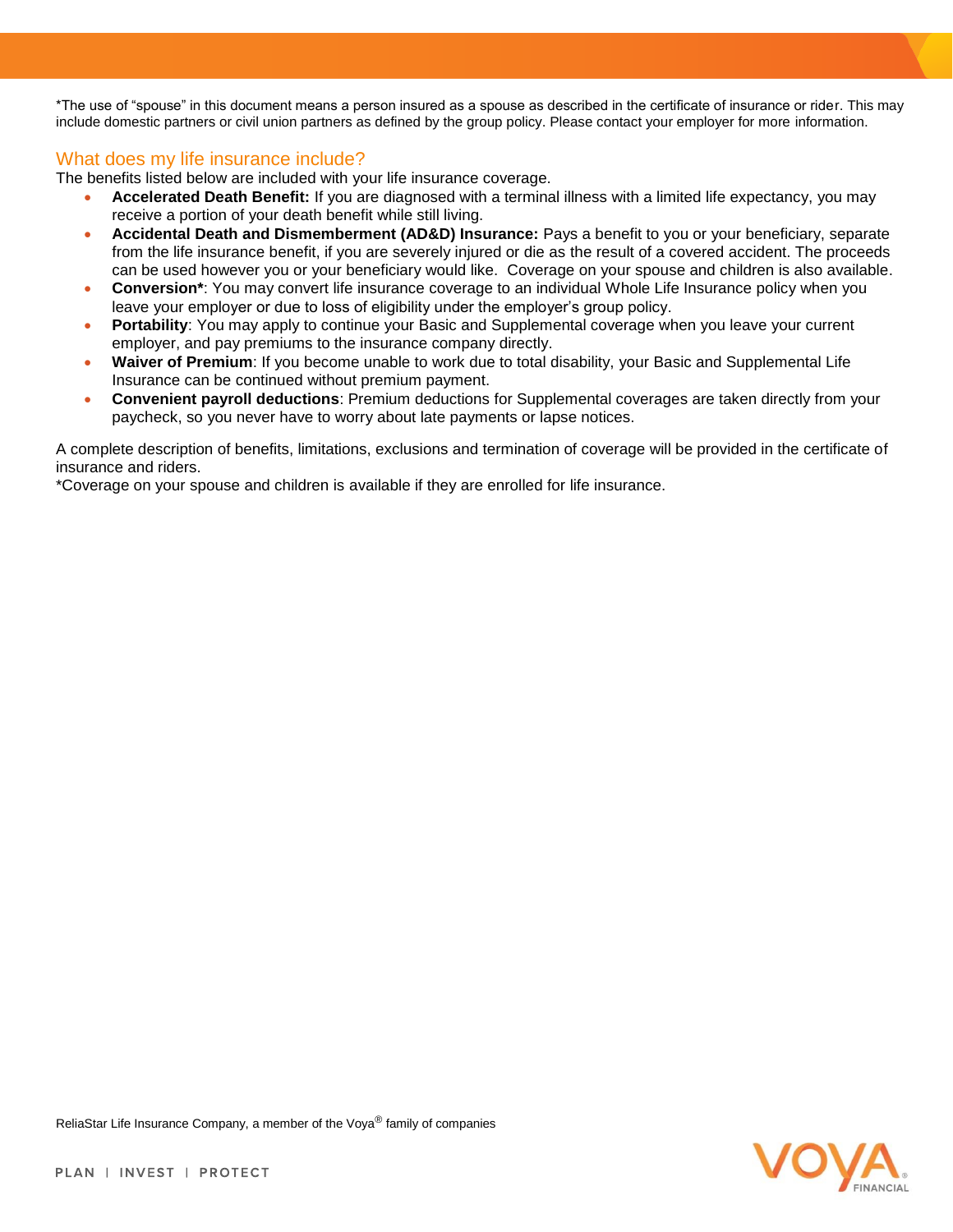## How much does my life insurance cost?

The cost for Supplement Life is calculated based on the start of the plan's current policy year.

| <b>Employee Supplemental Life Insurance Rates</b> |  |
|---------------------------------------------------|--|
|---------------------------------------------------|--|

| <b>Employee</b><br>age | 11thly rate per \$1,000 of<br>coverage |
|------------------------|----------------------------------------|
| Under 25               | \$0.037                                |
| $25 - 29$              | \$0.043                                |
| 30-34                  | \$0.058                                |
| $35 - 39$              | \$0.084                                |
| 40-44                  | \$0.119                                |
| 45-49                  | \$0.190                                |
| 50-54                  | \$0.287                                |
| 55-59                  | \$0.462                                |
| 60-64                  | \$0.711                                |
| 65-69                  | \$1.221                                |
| 70-74                  | \$2.197                                |
| $75+$                  | \$4.595                                |

| <b>Spouse Supplemental</b><br><b>Life Insurance Rates</b> |                                         |  |
|-----------------------------------------------------------|-----------------------------------------|--|
| <b>Spouse Age</b>                                         | Tenthly rate per \$1,000 of<br>coverage |  |
| Under 25                                                  | \$0.087                                 |  |
| $25 - 29$                                                 | \$0.099                                 |  |
| 30-34                                                     | \$0.118                                 |  |
| $35 - 39$                                                 | \$0.162                                 |  |
| 40-44                                                     | \$0.225                                 |  |
| 45-49                                                     | \$0.354                                 |  |
| 50-54                                                     | \$0.556                                 |  |
| 55-59                                                     | \$0.866                                 |  |
| 60-64                                                     | \$1.551                                 |  |
| 65-69                                                     | \$2.650                                 |  |
| 70-74                                                     | \$4.730                                 |  |
| $75+$                                                     | \$9.203                                 |  |

#### **Supplemental Accidental Death and Dismemberment (AD&D) Insurance Rates**

| <b>Coverage type</b>                 | <b>Tenthly rate per</b><br>\$1,000 of coverage |
|--------------------------------------|------------------------------------------------|
| <b>Employee Supplemental</b><br>AD&D | \$.018                                         |
| Spouse Supplemental<br>AD&D          | \$.018                                         |
| <b>Children Supplemental</b><br>AD&D | \$.018                                         |

| <b>Children Life Insurance Rates</b>   |                    |  |
|----------------------------------------|--------------------|--|
| Tenthly cost for all eligible children |                    |  |
| <b>Coverage levels</b>                 | <b>11thly cost</b> |  |
| \$2,000                                | \$0.64             |  |
| \$4,000                                | \$1.28             |  |
| \$6,000                                | \$1.92             |  |
| \$8,000                                | \$2.56             |  |
| \$10,000                               | \$3.20             |  |



ReliaStar Life Insurance Company, a member of the Voya® family of companies